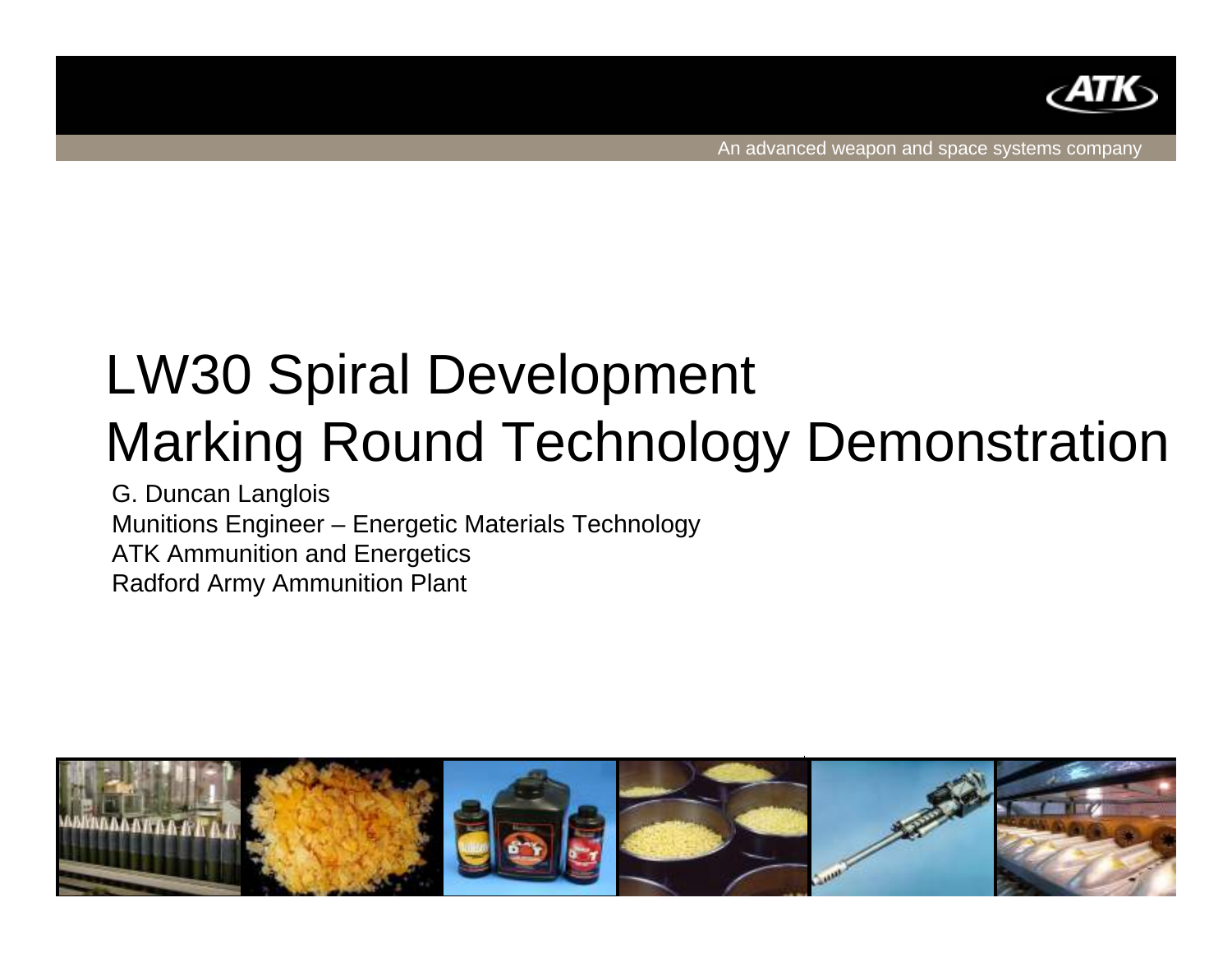

- The basic technology to provide high impact signature rounds for improved night-time training was demonstrated using high speed digital photography in indoor range conditions
- Illumination of modified LW30 training rounds provides comparable signature to high explosive tactical rounds at a significant cost savings and increased safety
- This successful demonstration will be offered for incremental development projects aimed at increasing the effectiveness of existing LW30 systems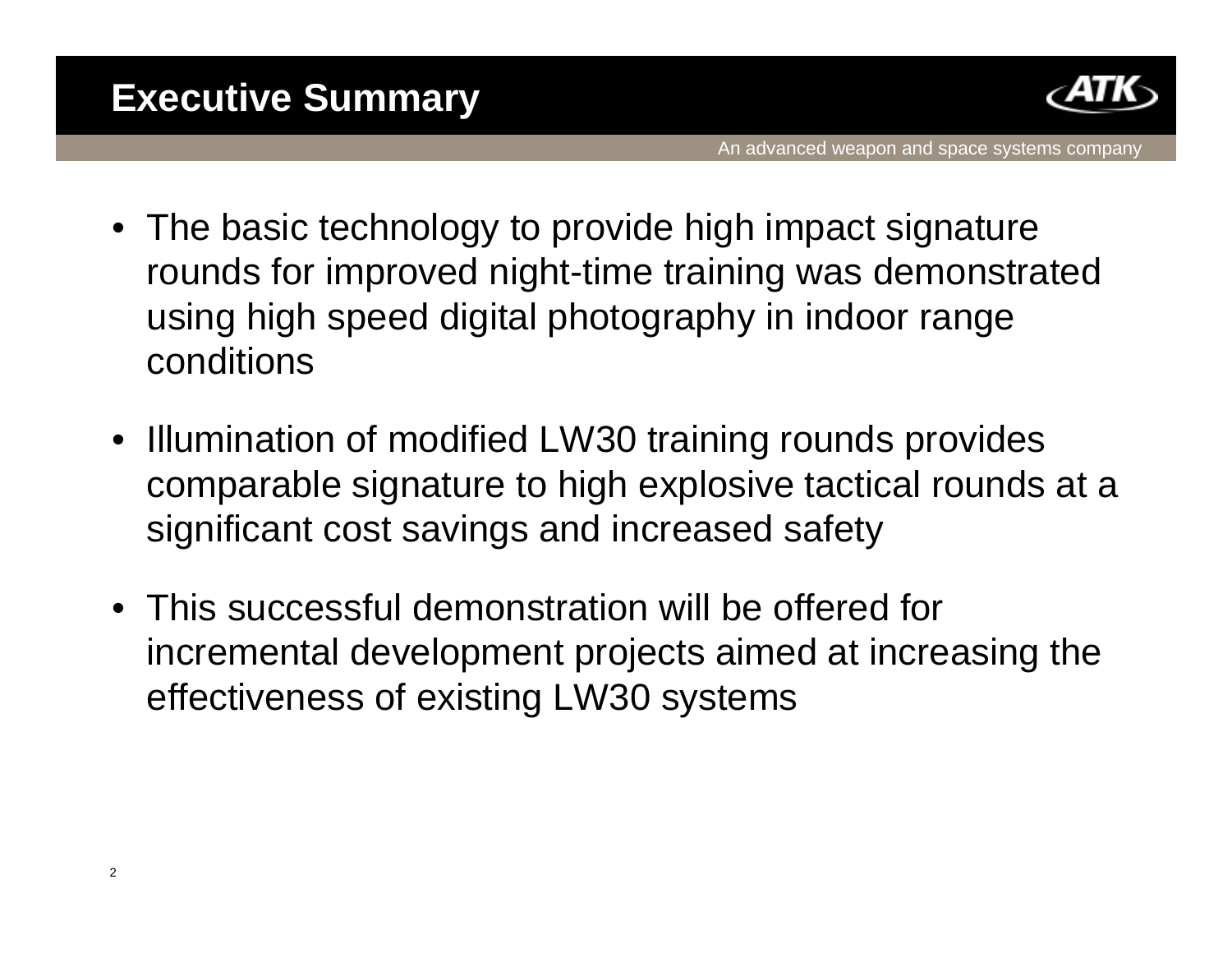## **Objectives**



- Existing System Review
- Design Basics
- Initial Testing
- Demonstration Testing
- Future Work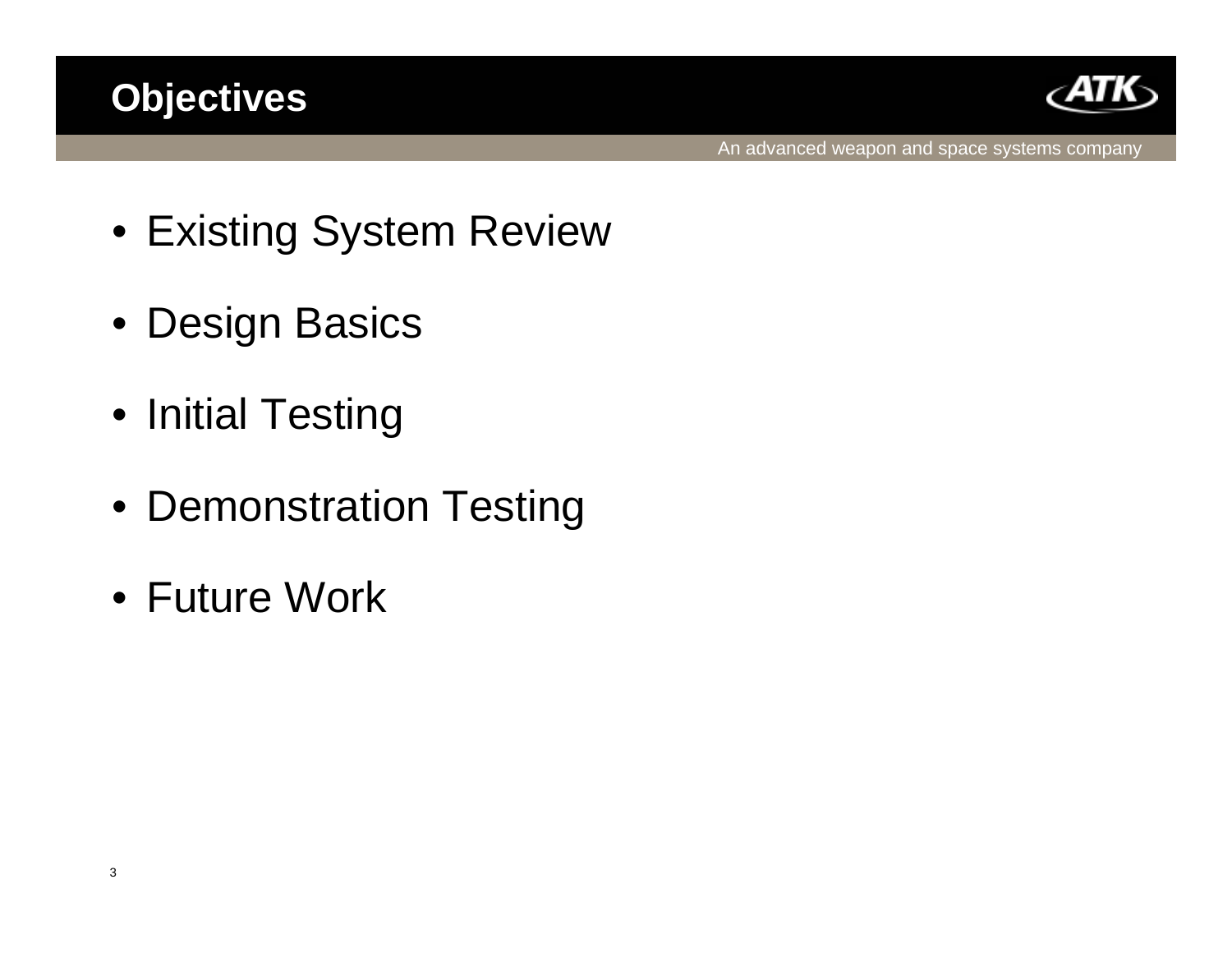### **M230 Weapon System**





- •**30mm M230 Chain Gun Automatic Cannon**
- •**Caliber:** 30mm X 113mm - LW30 Linkless
- •**Effective Range:** up to 4000 meters
- $\bullet$ **Rate of Fire:**  $635 \pm 25$  Shots per Minute
- • **Platforms:**
	- AH-64 / AH64A Apache Attack Helicopters
	- MH-60 Variants SOAR Blackhawks
- • **Targets:**
	- Light Armored Vehicles
	- Deployed Infantry
	- Targets of Opportunity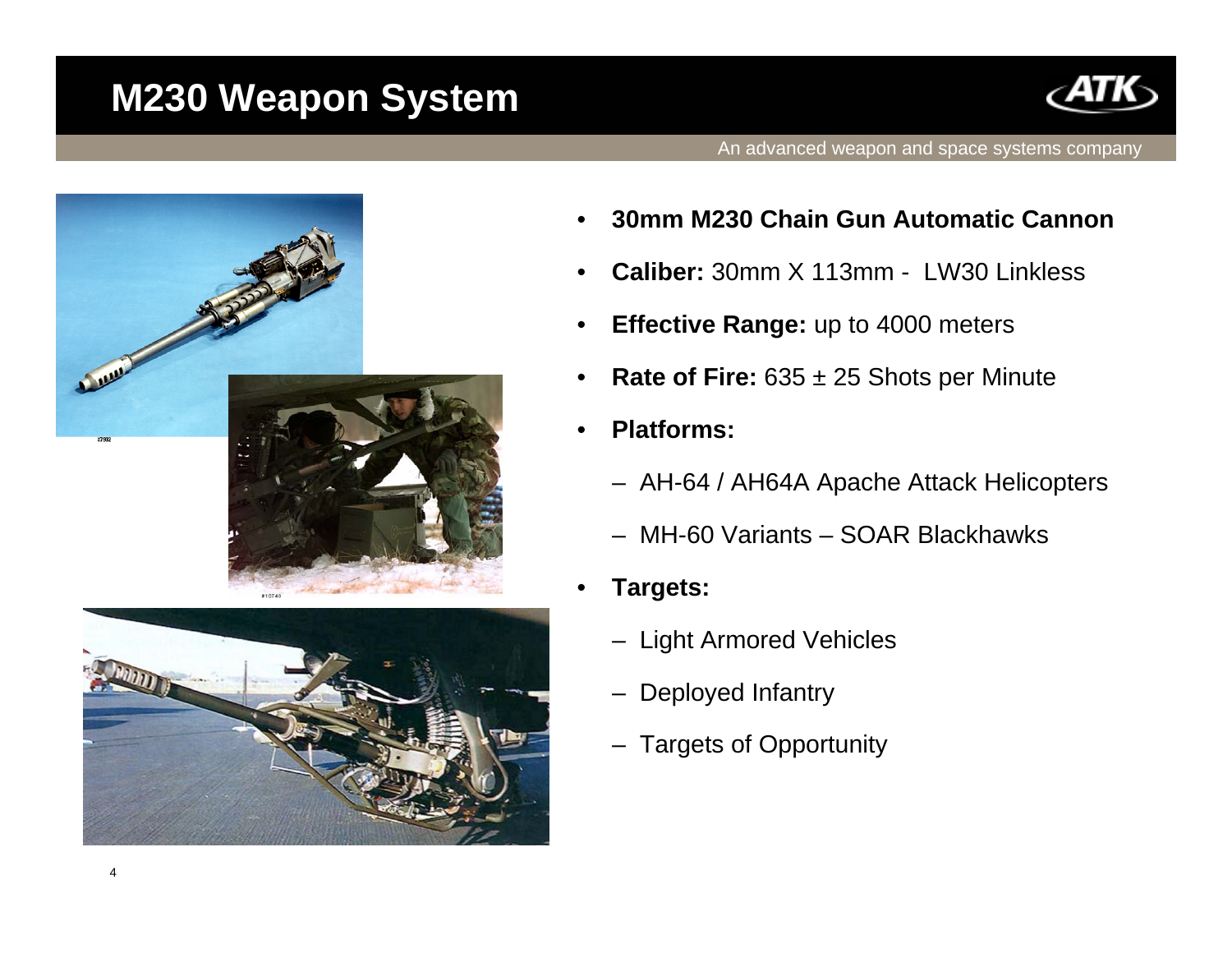### **LW30 Ammunition – 30mm X 113mm**



An advanced weapon and space systems company

### **M788 TP**

- –Training Projectile matched to M789
- –Basic ballistic match
- –Only fielded training round for M230 systems





### **M789 HEDP**

- High Explosive Dual Purpose
- Combined fragmentation and shaped-charge effects
- –Only fielded tactical round for M230 systems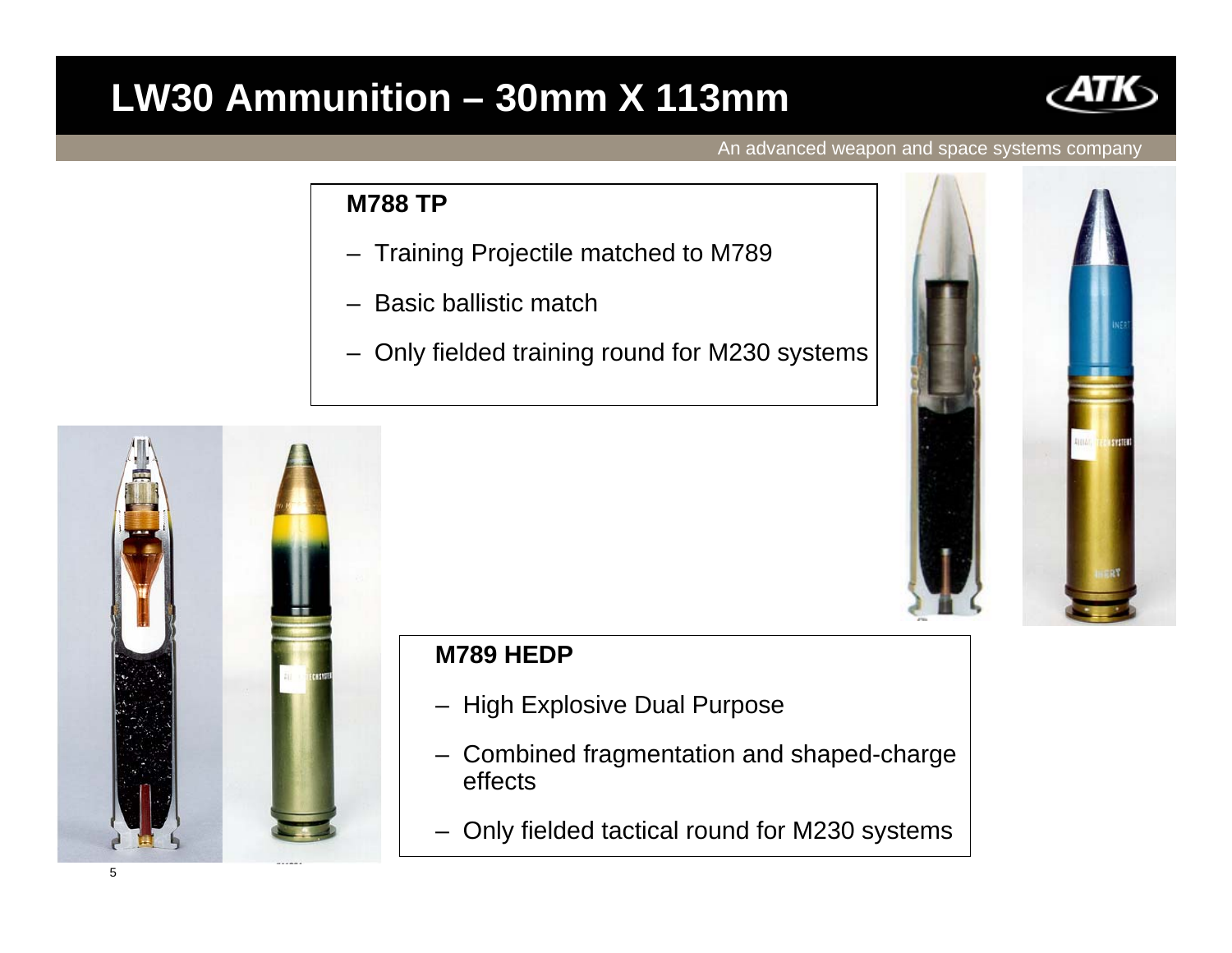# **Marking Round Basics**



- •M788 TP-M
- $\bullet$  Modified M788 training round
	- Minor metal parts modifications to facilitate access to the internal cavity
	- Incorporation of lowpower energetic materials to provide marking illumination
	- Fuzeless design
	- Aerostable over short ranges <250m



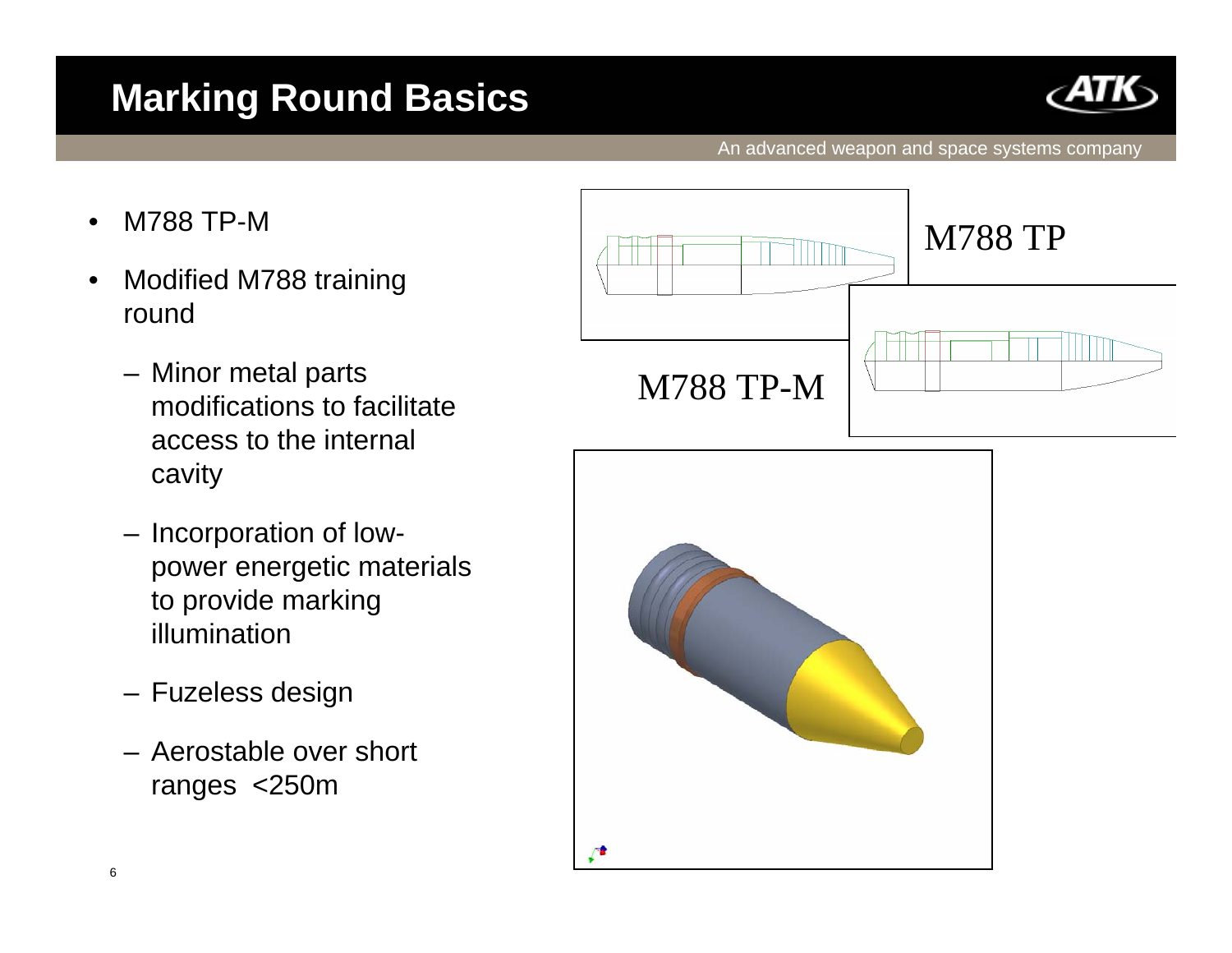

An advanced weapon and space systems company

 $\bullet$  Technology Demonstrators were loaded with 1 of 2 possible marking compounds

#### •**Compound A**

Fast burning with moderate sensitivity and moderate illumination

#### •**Compound B**

Slow burning with low sensitivity and intense illumination

### **Marking compounds selected based upon burn rate, sensitivity, and illumination effect**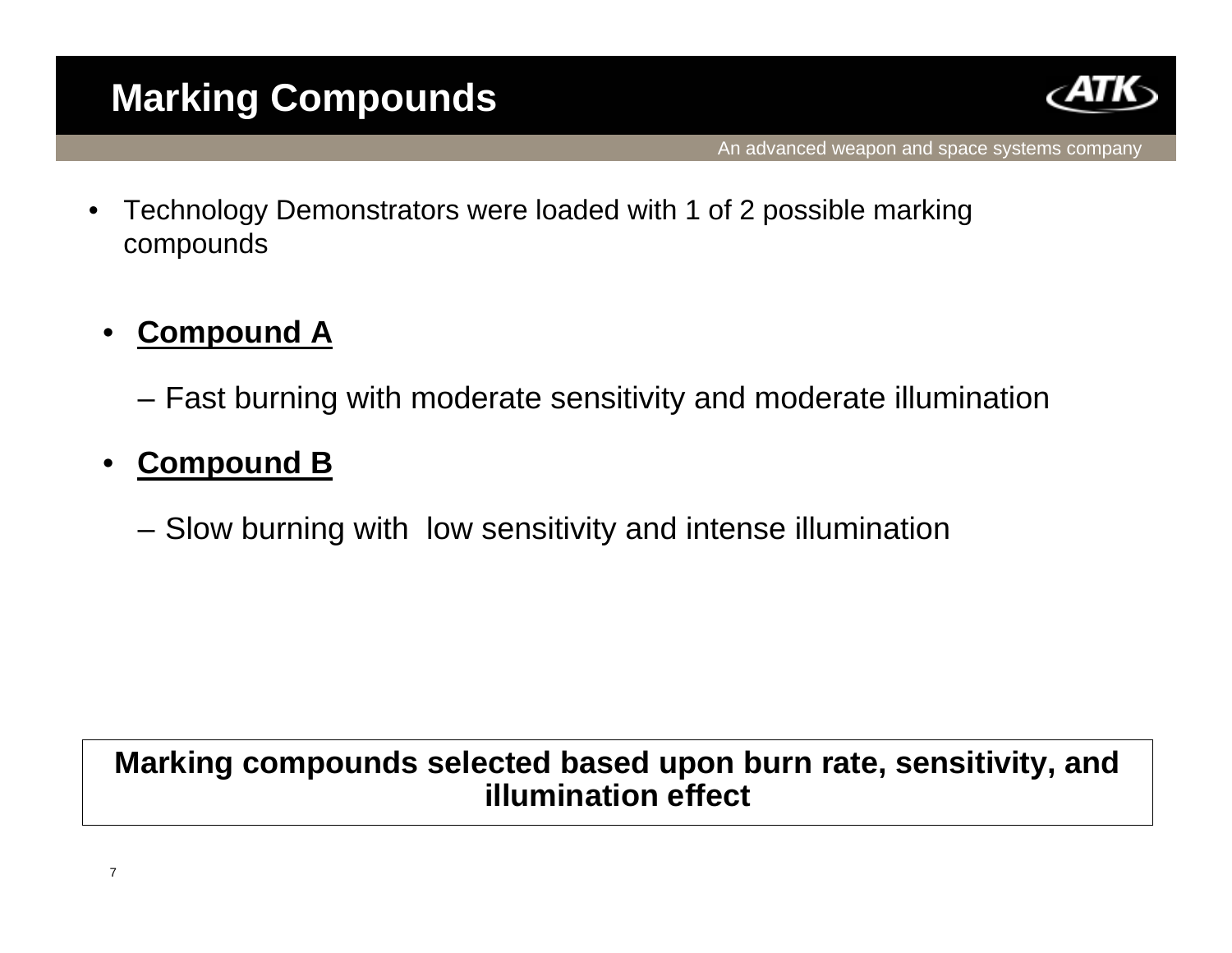# **Initial Testing - Metal Parts Reliability**



- • Initial testing was done on M788 TP-M without energetic materials onboard to test changes in metal parts
- $\bullet$  High-Speed Shadowgraph Testing showed no nose-separation or buckling based body failures

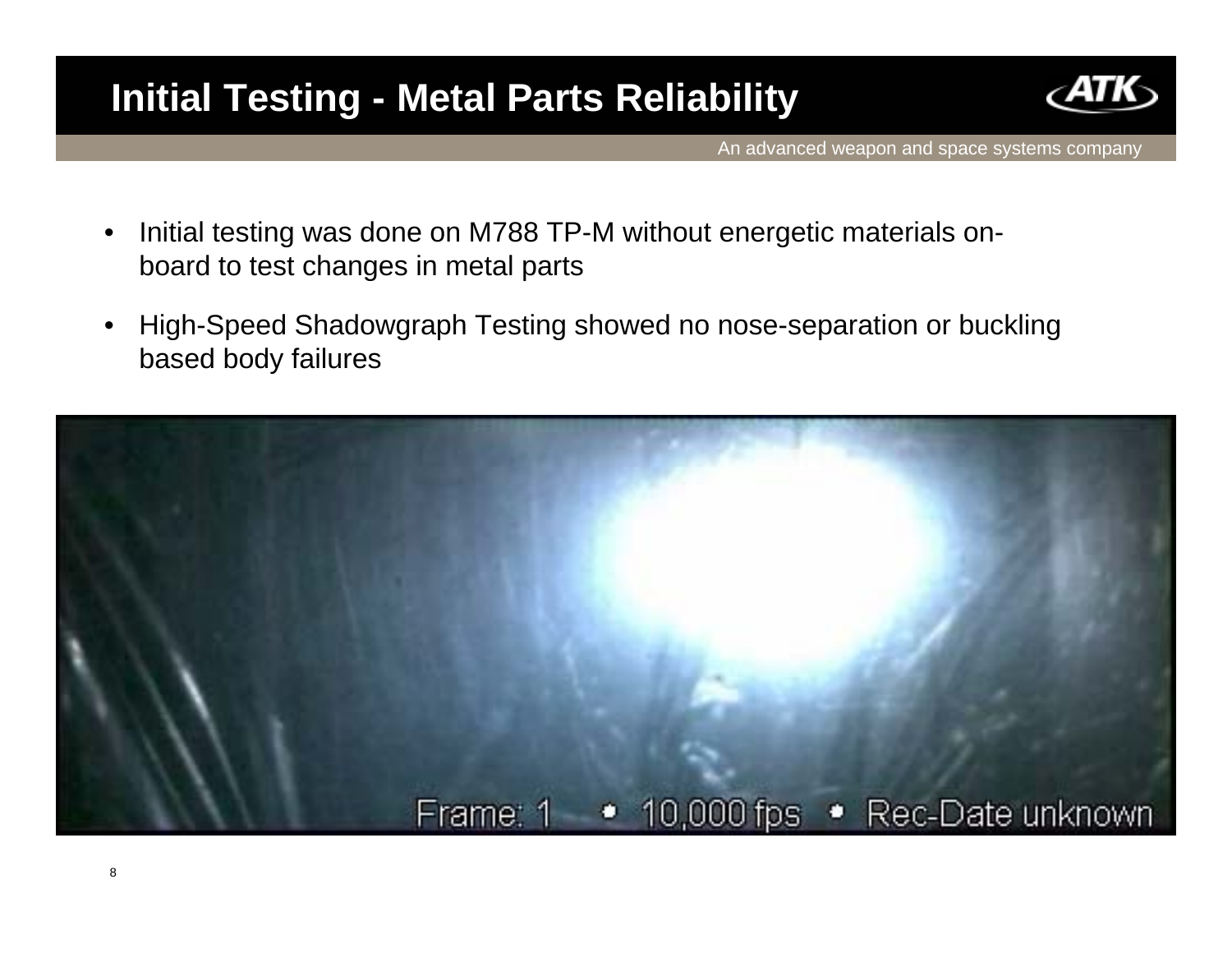

- $\bullet$ Increased projectile weight alters pressure/velocity profile
- $\bullet$  The intent of the technology demonstration was not to provide ballistic match but provide a safe demonstration platform
- $\bullet$  Firing test at various charge weights were conducted to address concerns about pressure margin and acceptable velocity performance
- $\bullet$  Analysis showed safe operating pressures at production powder load with acceptable muzzle velocities

| <b>Charge Establishment</b> | <b>Muzzle</b> | Chamber   |                    |
|-----------------------------|---------------|-----------|--------------------|
| <b>Testing</b>              | Velocity      | Pressure  | <b>Action Time</b> |
| 80% Charge Weight           | 681           | 222       | 3.27               |
| 90% Charge Weight           | 740           | 277       | 3.04               |
| 100% Charge Weight          | 782           | 303       | 2.65               |
| <b>Production Target</b>    | 800           | 335 (Max) | 4.00 (Max)         |
|                             | m/s           | MPa       | ms                 |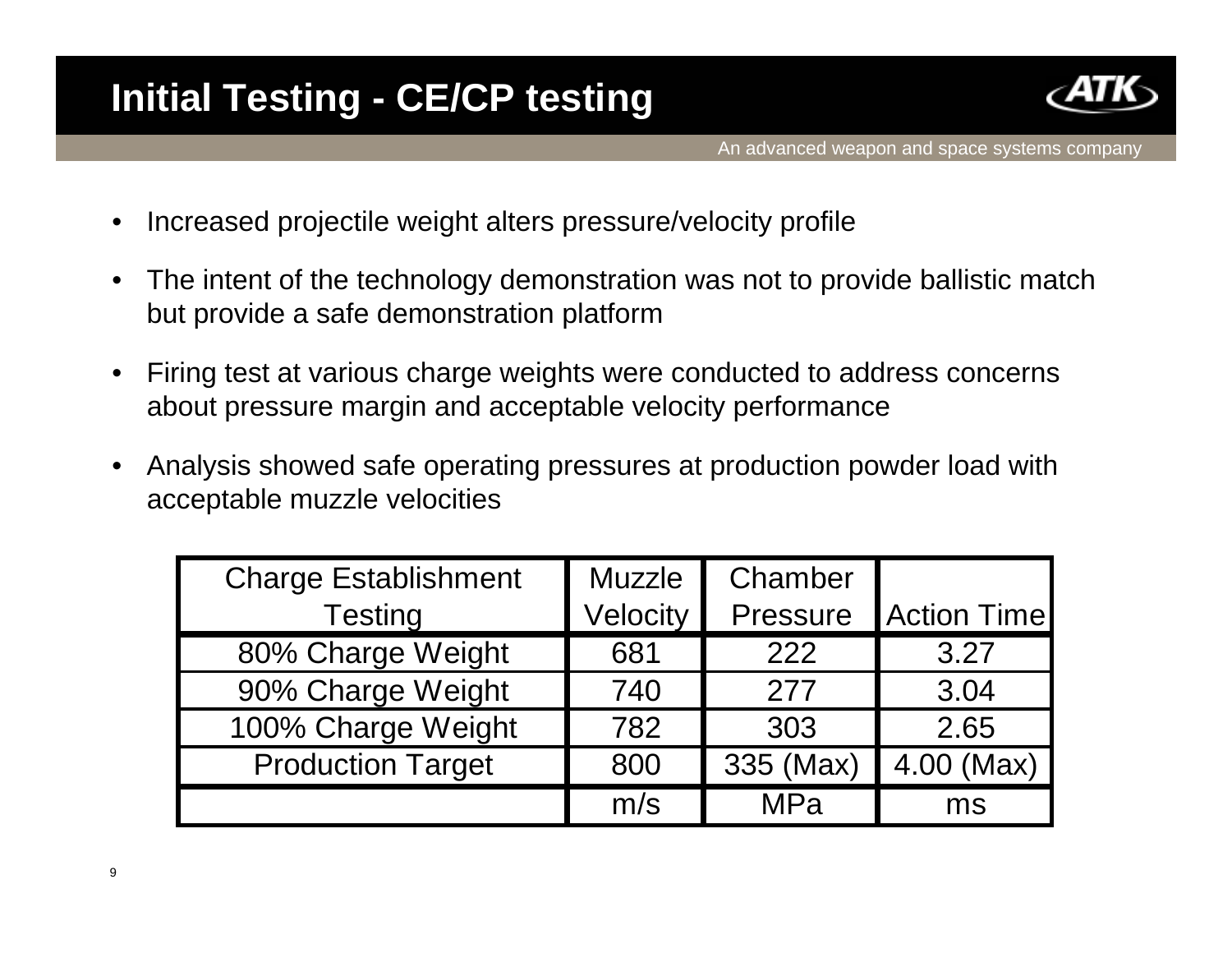### **Marker Performance Testing**



- $\bullet$ Shots made against ¼ steel targets in sand
- $\bullet$ Baseline Training rounds showed no appreciable impact signature from 200 meters
- $\bullet$  TP-M rounds showed similar impact signature to HEDP at 200 meters under full light and unlit conditions